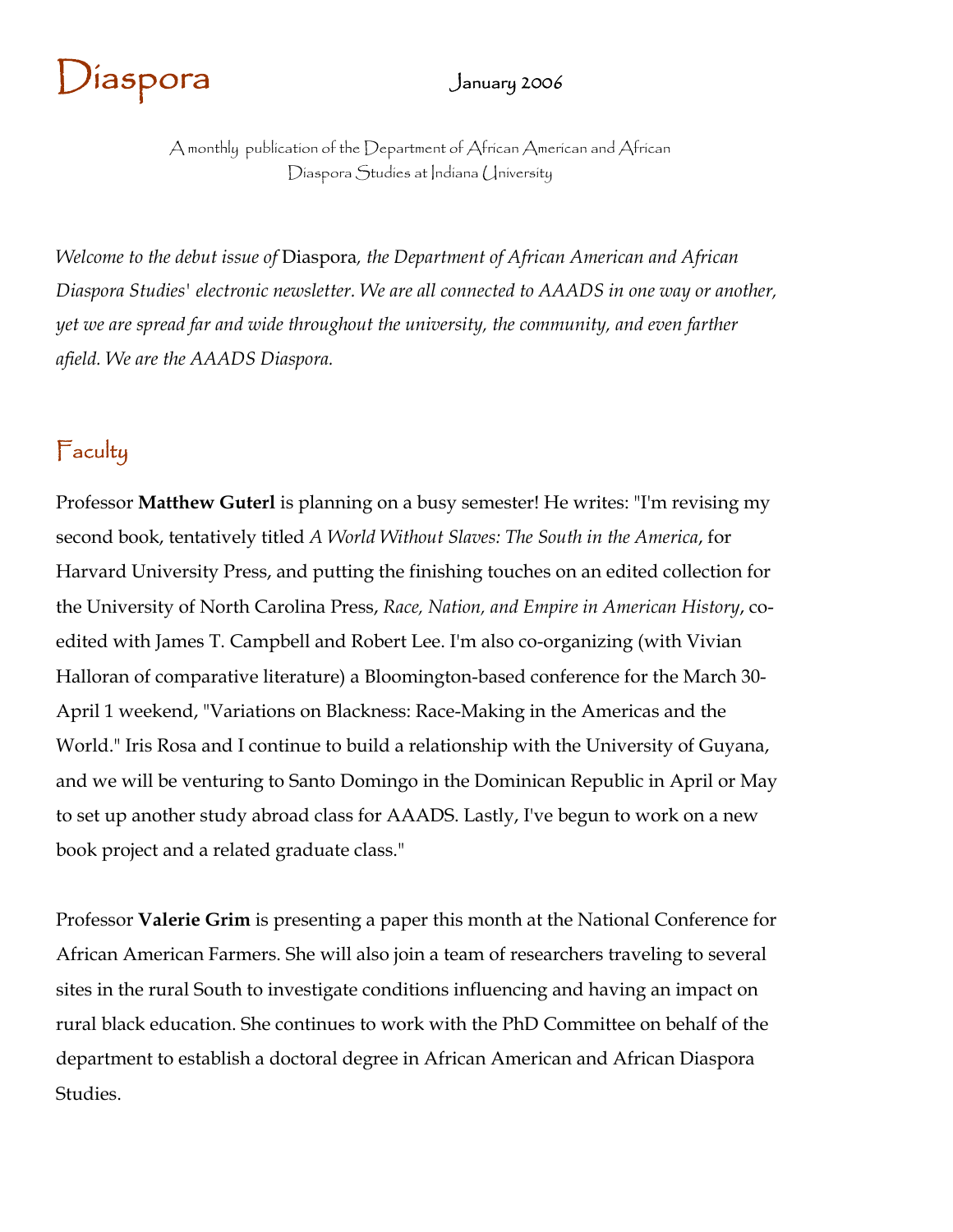Professor **Audrey McCluskey** chaired the 2006 Martin Luther King Day Committee, which planned and implemented an outstanding array of events in acknowledgement of King's life and accomplishments, including the annual breakfast at the IMU and an evening of celebration at the Buskirk-Chumley Theater in Bloomington. This year's theme — "the power of one" — focused on empowering each of us to make needed change in our communities.

Professor **Iris Rosa**, with a busy winter schedule, performed a solo and choreographed a group piece for the Evening of Contemporary Dance, a faculty concert at the Ruth N. Halls Theatre, on Jan 12-13. In December, her African American Dance Company presented a studio concert that featured a special performance by the Kenyetta Dance Company.

Professor **Vernon Williams Jr.** is looking forward to the publication of his newest book, *The Social Sciences and Theories of Race*, in August. Published by the University of Illinois Press, the book focuses on anthropology and sociology's engagement with some of the U.S.'s most enduring problems: race and race relations. Williams analyzes the supposedly value-neutral social, cultural, and intellectual forces that influenced the key scholars on these topics. Moreover, he shows how social scientists can improve their own analyses by understanding the mentality of the observer whose work they're evaluating.

## Adjunct Faculty

Professor **Yvette Alex-Assensoh** (political science) was featured in the December issue of the *IU Home Pages*. She is one of 19 authors of the newly released book *Democracy at Risk: How Political Choices Undermine Citizen Participation, and What We Can Do About It*, published by the Brookings Institution Press. Alex-Assensoh brings her broad scholarship and research on poverty to bear in this examination of the disengagement of Americans in public affairs, particularly as indicated by low voter turnout and high levels of cynicism about government. She said to the *Home Pages*: "We're used to thinking about things in terms of problems — the *dilemma* of diversity. One of the *promises* of America is in its diversity."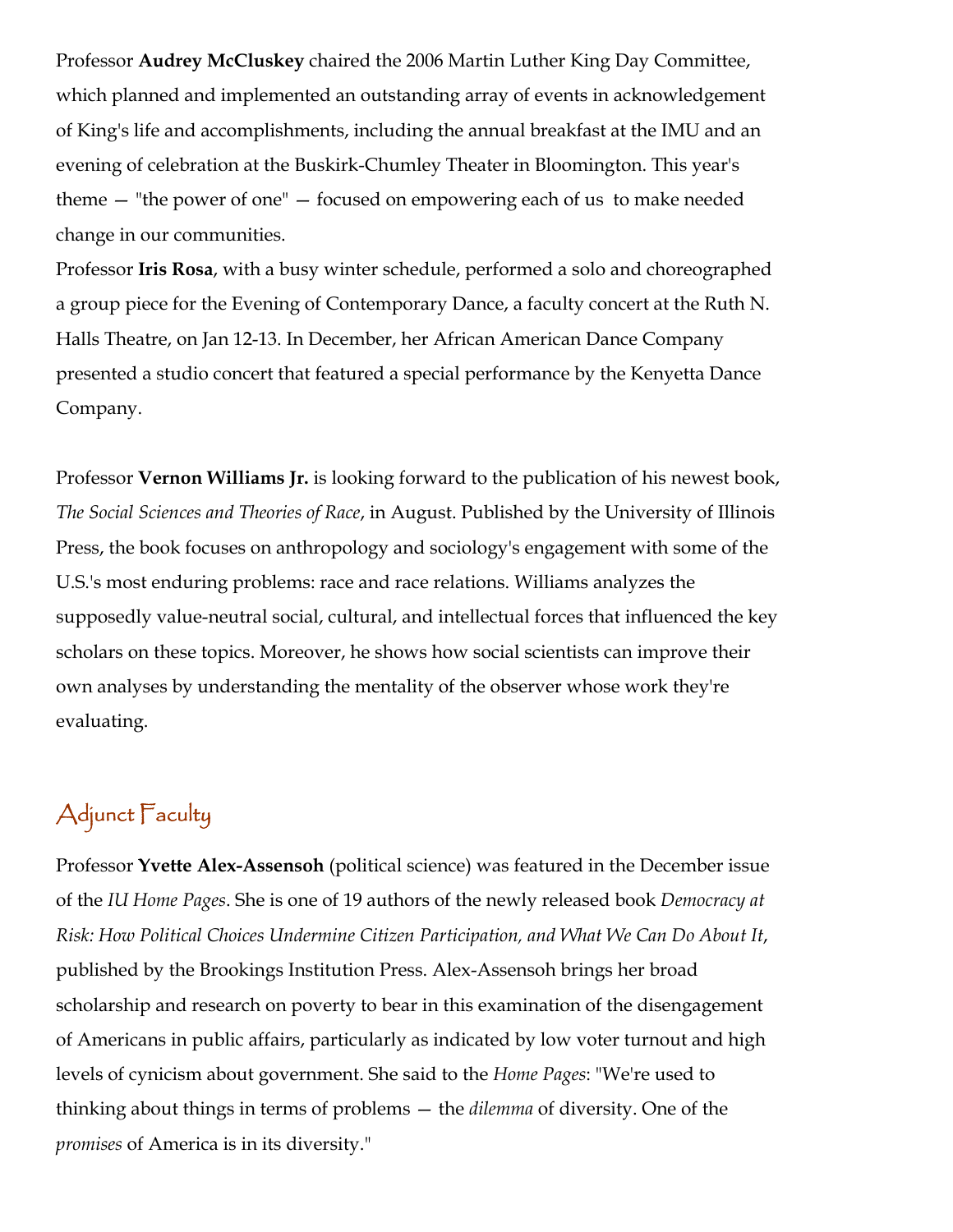University Vice President **Charlie Nelms** was the guest speaker at Bloomington's Second Baptist Church on Sunday, Jan. 15, where he spoke in commemoration of Martin Luther King's birthday. Nelms encouraged the congregation to go beyond mere words in the struggle against poverty and injustice, to "speak up and back it up." He looked around the church and said, "In this room, there's a Rosa Parks, there's a Martin Luther King Jr., there's a Mahatma Gandhi."

Professor **Gary Sailes** (kinesiology) was invited by the NCAA Office of Diversity to attend a VIP reception and to view an early screening of the movie *Glory Days* during the NCAA's annual convention earlier this month to commemorate its 100th anniversary. The movie recounts the groundbreaking basketball game between the allblack starting five Texas Western University and the University of Kentucky in the NCAA national championship of 1966. Sailes was also invited to serve on a discussion panel of nationally prominent scholars and journalists and present a paper on student athlete retention. The invitation came from the Drake Group, a student athletes advocacy group, and will take place at its annual convention in Indianapolis. Sailes teaches the course A265 Modern Sport and the Afro-American Experience (formerly named Sport and the Afro-American Experience). Course changes in the fall will have him teaching A264 History of Sport and the Afro-American Experience.

#### Graduate students

**Mary Smith-Forrest** is diligently working on the revisions to her master's thesis, which focuses on the roles of African American women ministers in the traditional Baptist and Methodist churches. She has recently completed a project begun many years ago — the writing of her autobiography – and is looking for a publisher. The manuscript is titled "Mary, Then and Now."

**Black Curtain Theater** performed an original skit at the Martin Luther King Day Breakfast on Jan. 16. The five-member troupe, composed of four actors and a director, based the collaborative work on the controversial atmosphere swirling around King at